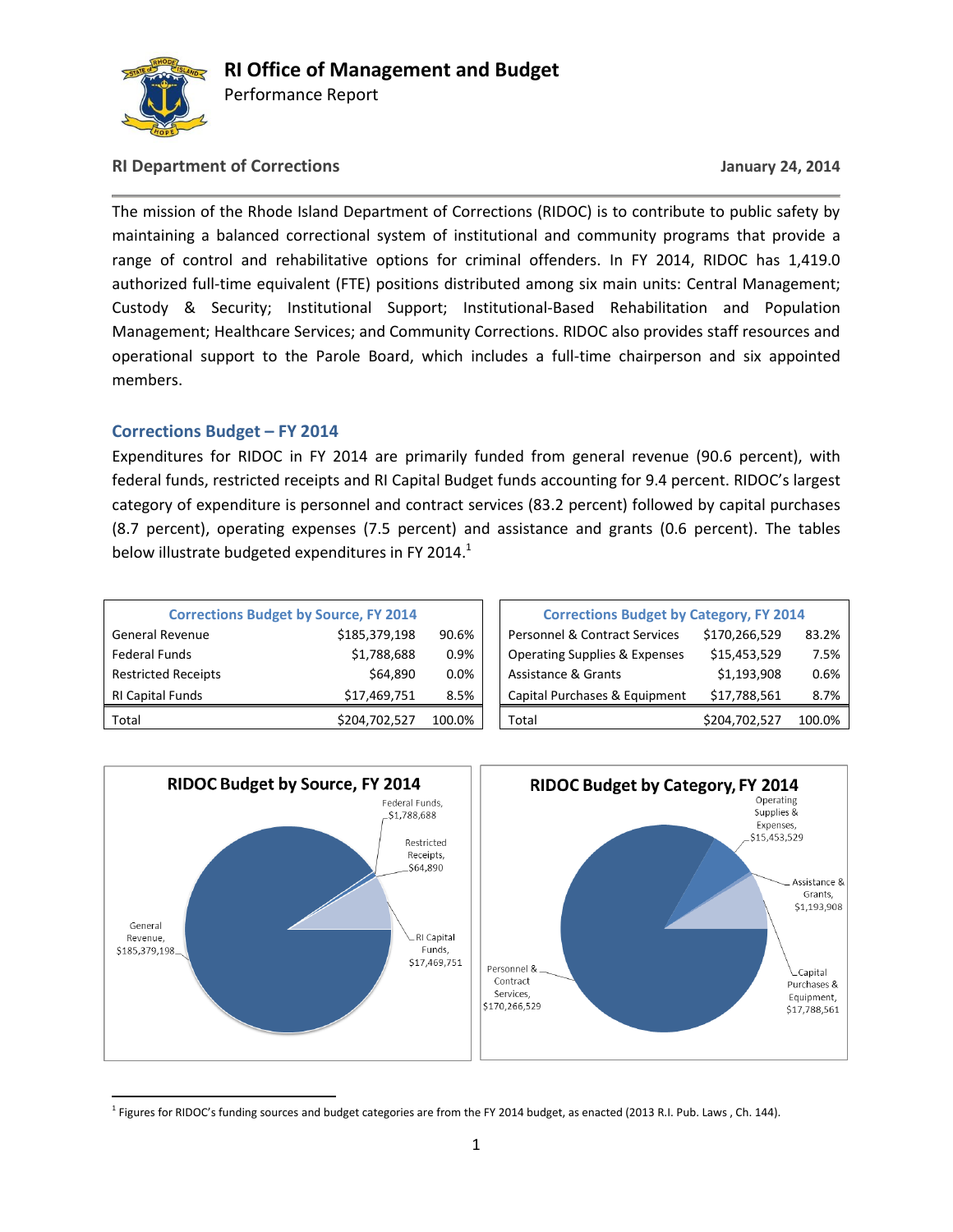# INMATE CLASSIFICATION

This measure assesses any delays in the inmate classification process and the transfer of classified inmates to the sentenced facilities, as defined under RI General Laws 42-56-29.



#### **Key Points:**

RIDOC was previously involved in a federal lawsuit over the conditions of inmate confinement. It was noted that newly sentenced inmates were being held for long periods of time at the Intake Service Center before they were classified and sent to a sentenced facility.

## **EDUCATION SERVICES**

community with improved skill sets. This measure reflects the level of program participation for education programs in RIDOC. These programs are intended to prepare inmates for reintegration into the





- All inmates with educational attainment of "some high school" or "less than ninth  $\bullet$ grade" are determined to have an educational need because they lack a diploma.
- $\bullet$ As of September 2013, 1,089 sentenced inmates did not have a high school diploma or a GED. Of those, 379 (34.8 percent) were enrolled in academic programming.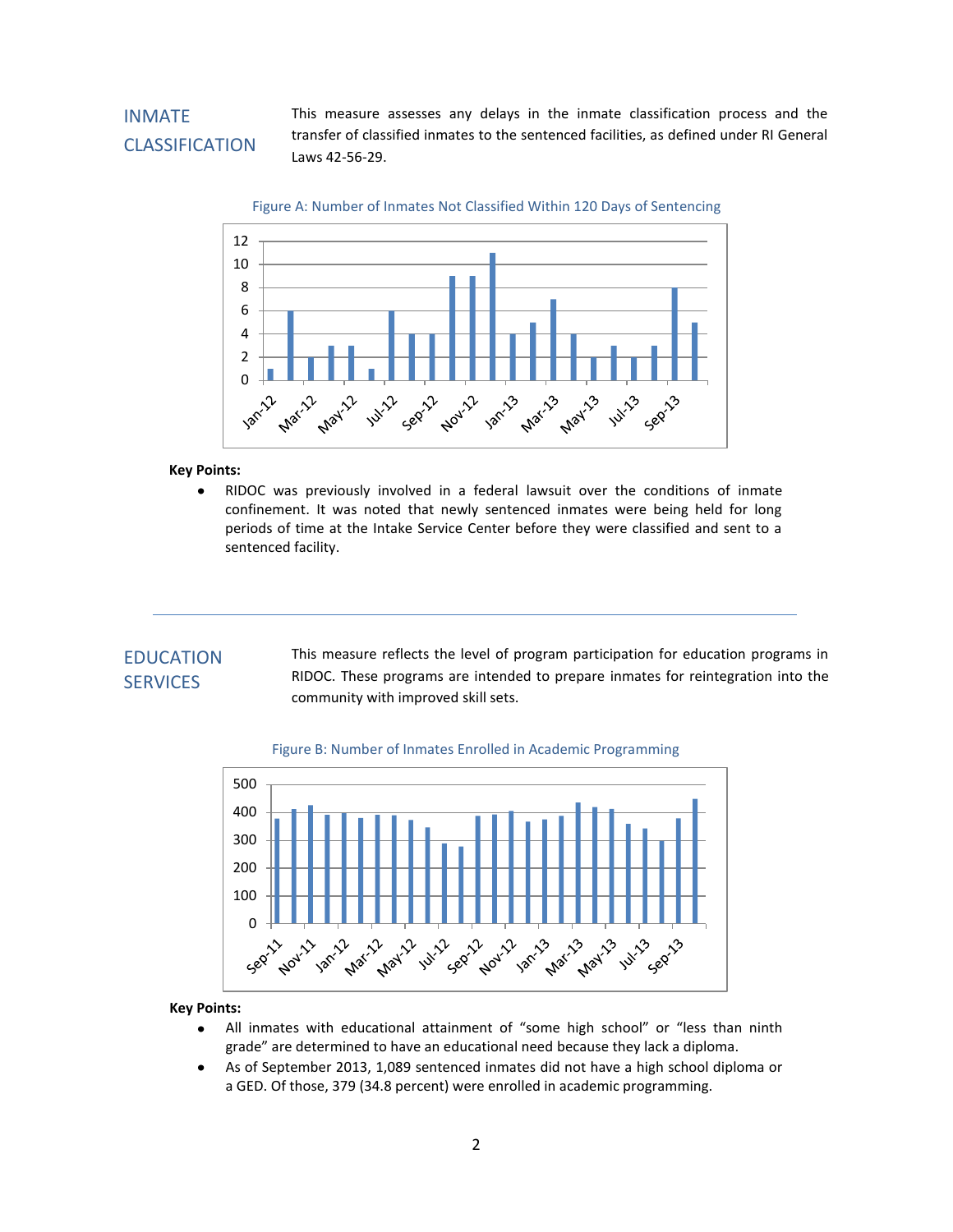# PAROLE BOARD

The Parole Board conducts monthly hearings where members evaluate eligible inmates for possible release on parole into the community. The Parole Board may grant parole, deny parole, or stay (postpone) a decision.

Figure C: Total Number of Parole Board Hearings



#### **Key Points:**

- The Parole Board is authorized by statute (R.I.G.L. § 13-8-1 et seq.) to consider the early  $\bullet$ release of incarcerated offenders who have been sentenced to be imprisoned for a period of more than six months and who have served not less than one-third of the term for which they have been sentenced.
- In FY 2012, 28.8 percent of hearings resulted in the granting of parole. In FY 2013, this  $\bullet$ number dropped 4.4 percentage points to 24.4 percent.

## VICTIM **NOTIFICATION SYSTEM**

RIDOC uses the voluntary Victim Notification System (VINES) to inform victims about the status of certain offenders. Victims may inquire about a particular individual through the phone line (877-RI4-VINE) or the VINES website [\(www.vinelink.com\)](http://www.vinelink.com/).



#### Figure D: Number of Inquiries into VINES

- VINES provides registered users notice of a particular inmate's release upon completion  $\bullet$ of sentence, upcoming parole hearings, inmate escape, return from escape, death, transfer to transitional housing, qualification for work release, transfer to an out-ofstate-facility, and furlough.
- The January and February 2013 volumes reflect attempts by non-registered entities to  $\bullet$ access the VINES system. In March 2013, RIDOC implemented protocols to stop such entities from accessing the system. 3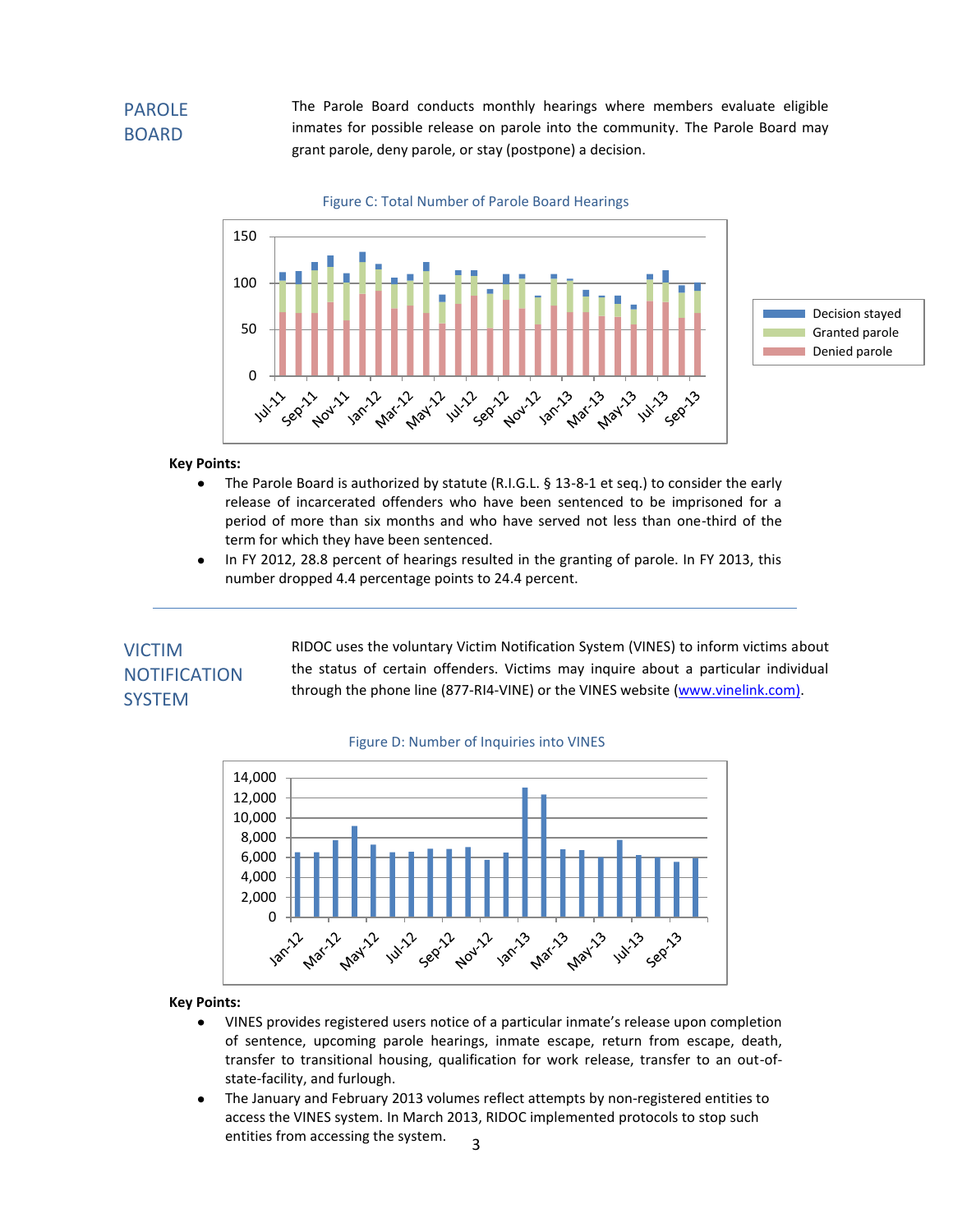# ADULT PROBATION

In addition to the 3,200 inmates located on the grounds of the Pastore Center, RIDOC oversees more than 25,000 adult probation offenders that are based in the community.



### **Key Points:**

- The number of offenders on probation affects caseload ratios, measured by the average  $\bullet$ number of offenders overseen by one probation officer.
- RIDOC has had a history of high caseloads but has brought averages down over the last  $\bullet$ several years. A reduction in the number of offenders as well as caseload management techniques has moved some offenders to lower levels of supervision when appropriate.

| <b>FIELD</b>  |                                |  |  |  | In addition to the individuals on probation and parole, RIDOC oversees the |  |  |  |  |  |
|---------------|--------------------------------|--|--|--|----------------------------------------------------------------------------|--|--|--|--|--|
| <b>VISITS</b> | Community Confinement program. |  |  |  |                                                                            |  |  |  |  |  |

#### Figure F: Percentage of Home Confinees Receiving at Least One Field Visit per Month



- Community Confinement is a community-based program that provides an alternative to  $\bullet$ placement in the Adult Correctional Institutions (ACI). The District, Superior and Family Courts may order home confinement for selected inmates who pose a manageable risk to the community and require structured supervision.
- RIDOC expects that more frequent visits to home confinees will ensure compliance with  $\bullet$ conditions set by the Court.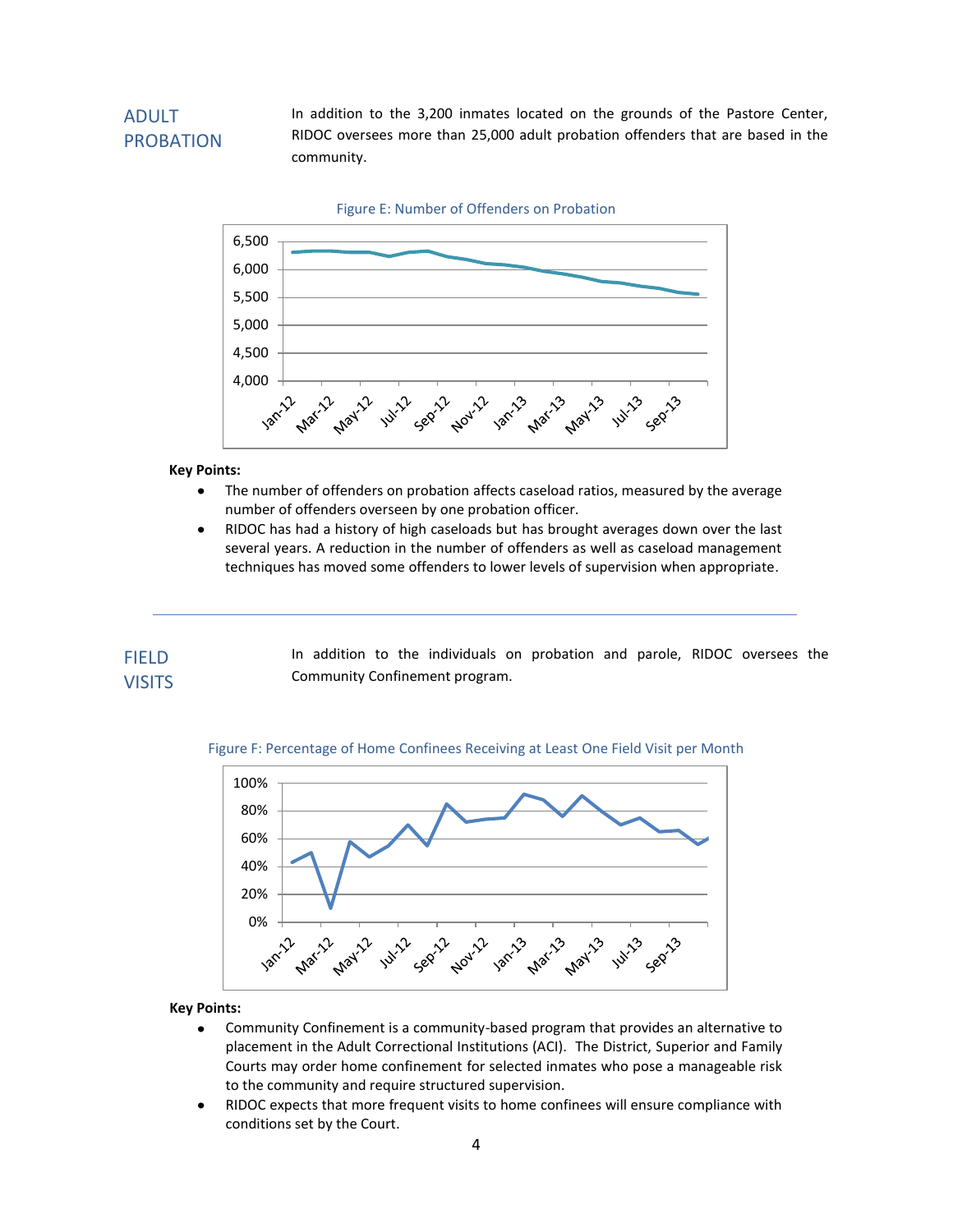## SEX OFFENDER CLASSIFICATION

The Sex Offender Board of Review examines those inmates convicted of sex offenses who are being released from RIDOC. The Board assigns a level that determines statutory notification requirements.

#### Figure G: Classification Levels of Rhode Island Sex Offenders Reviewed (July 2013 – September 2013)



#### **Key Points:**

According to Rhode Island statute, the level assigned by the Board is associated with an offender's risk level and indicates what type of communication with the public is required upon release.

## SEX OFFENDER **COMMUNITY** NOTIFICATIONS

Notifications indicate the number of sex offenders determined to be a Level II or Level III, and information is sent to local police departments. Notifications help make the public aware when offenders move into their community.

### Figure H: Number of Sex Offender Community Notifications Completed



- In addition to these notifications, a listing of Rhode Island Level II and Level III sex  $\bullet$ offenders is available a[t http://www.paroleboard.ri.gov](http://www.paroleboard.ri.gov/)
- $\bullet$ In the past, RIDOC tracked only community notifications for individuals being released from incarceration (shown in red). In November 2011, RIDOC began tracking notifications for offenders moving from one community to another (shown in blue).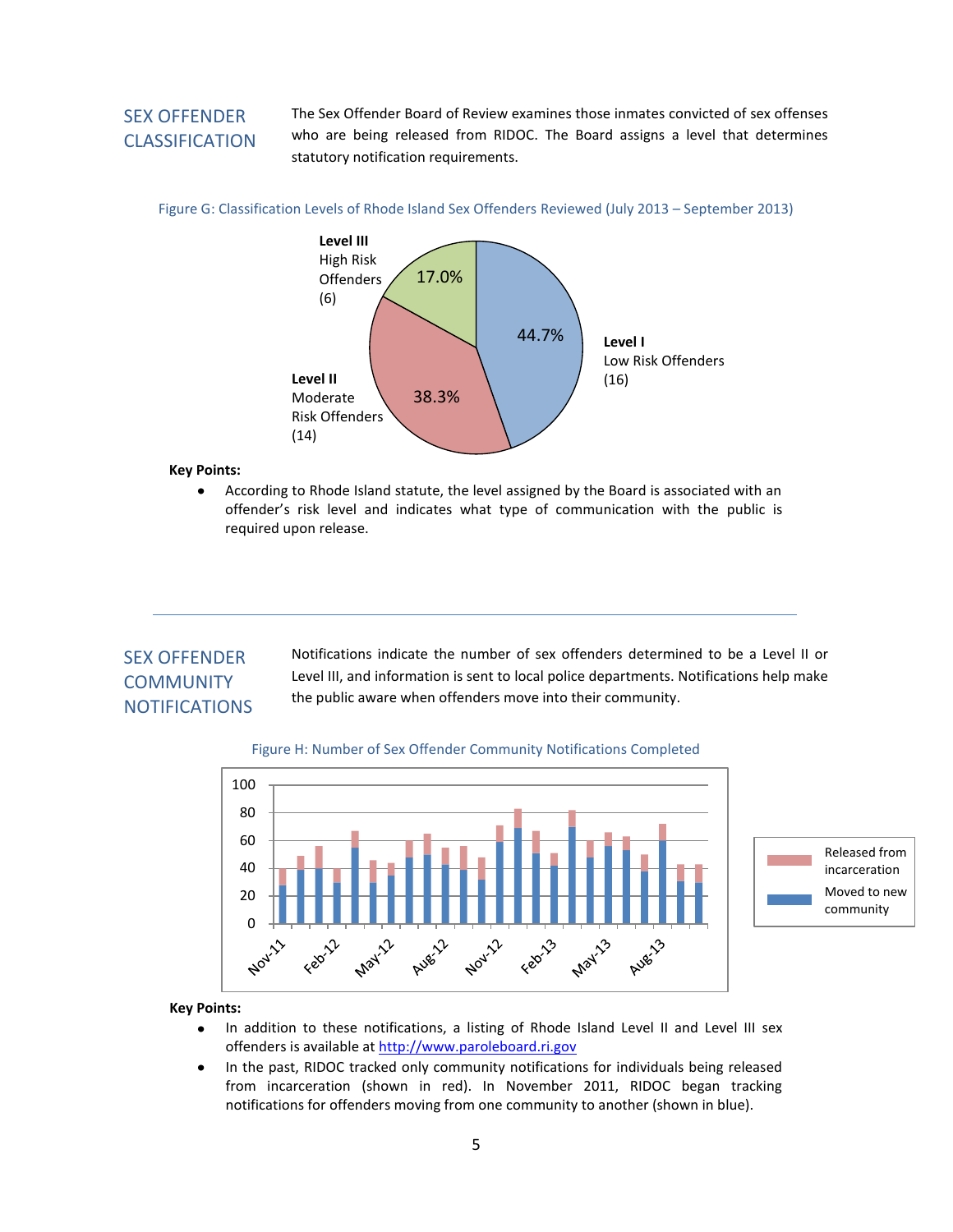## INMATE FIGHTING

Alongside other data, this measure can reflect inmate climate within the institutions. RIDOC seeks to maintain a safe environment and minimize violence.



#### Figure I: Number of Inmate-on-Inmate Fights

#### **Key Points:**

- RIDOC works to minimize the likelihood of violence through prison management  $\bullet$ techniques, including identifying gang or other enemy issues and classifying inmates to the appropriate level of security.
- Between January and September 2012, RIDOC reported 148 inmate-on-inmate fights. In  $\bullet$ the same nine-month period in 2013, RIDOC reported 150, and increase of 1.4 percent.

### USE OF FORCE ON INMATES

Alongside other data, this measure can reflect inmate climate within the institutions. RIDOC seeks to maintain a safe environment and minimize violence.



#### Figure J: Number of Instances Requiring Immediate Use of Force

- $\bullet$ The use of force within RIDOC's institutions is guided by the Department's use of force policy and U.S. Supreme Court requirements. Under these terms, correctional officers may use only the amount of force necessary to restore order.
- Between January and September 2012, 188 instances required immediate use of force,  $\bullet$ compared to 164 in the same period of 2013, a decrease of 12.8 percent.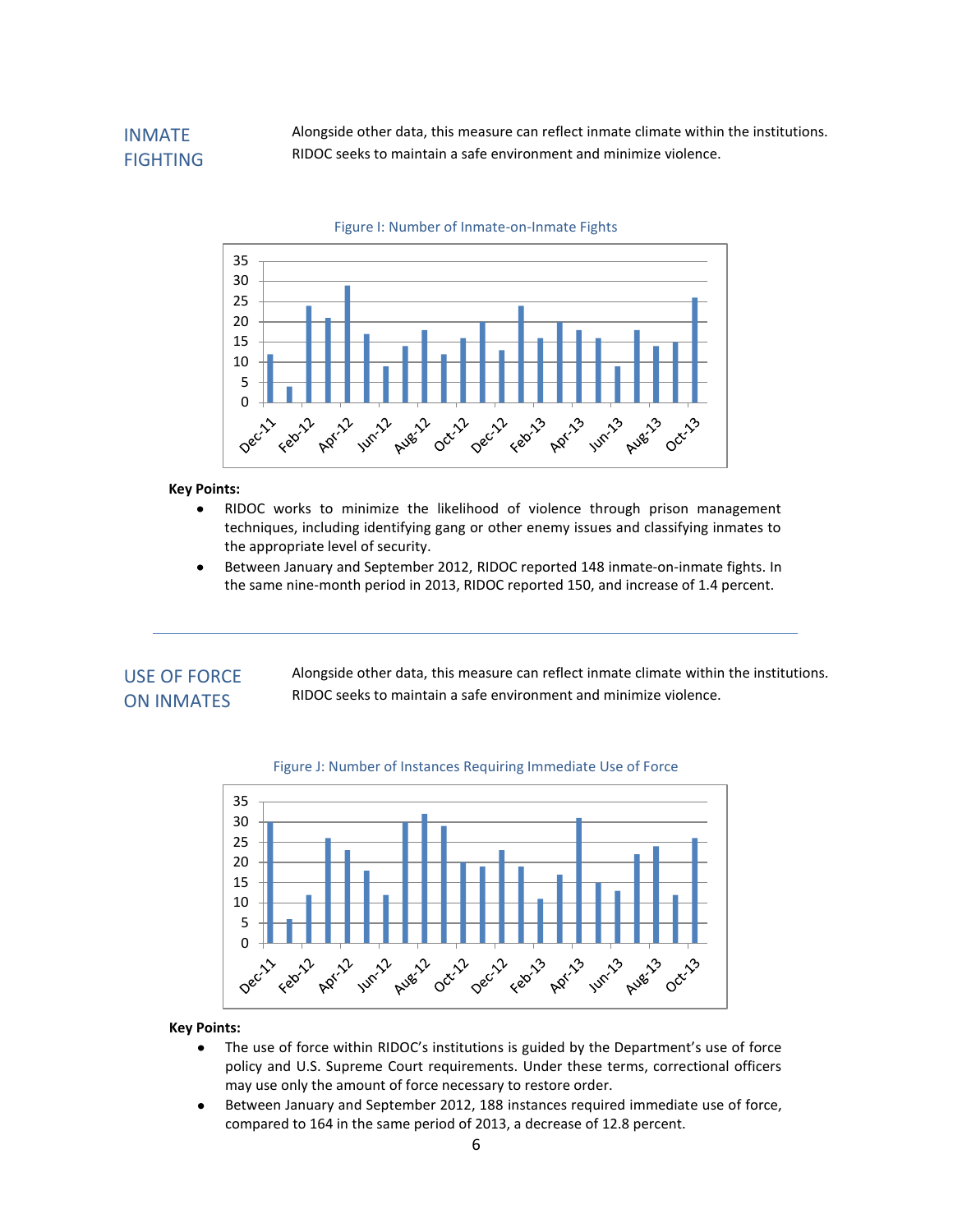# **SUBSTANCE** ABUSE

Comprehensive substance abuse assessments analyze an inmate's need for treatment services. This measure, when considered along with risk and need data, ensures that treatment slots are being used appropriately for those in need.



Figure K: Number of Inmates Receiving Substance Abuse Assessment and Treatment

#### **Key Points:**

Between October 2011 and September 2013, of the 1,515 inmates assessed as needing substance abuse services, 1,472 (97.2 percent) were admitted for treatment.

### PHYSICIAN ENCOUNTERS

RIDOC provides medical services to inmates via department staff and contracted providers.



#### Figure L: Number of Physician or Physician Assistant Encounters

- RIDOC uses this measure to determine its responsiveness to the health needs of  $\bullet$ inmates. Early intervention by medical providers can reduce costs incurred through inmate hospitalization and emergency room usage.
- Between January and September 2012, RIDOC reported 12,768 physician encounters.  $\bullet$ That number climbed to 13,285 in the same nine-month period in 2013, an increase of 4.0 percent.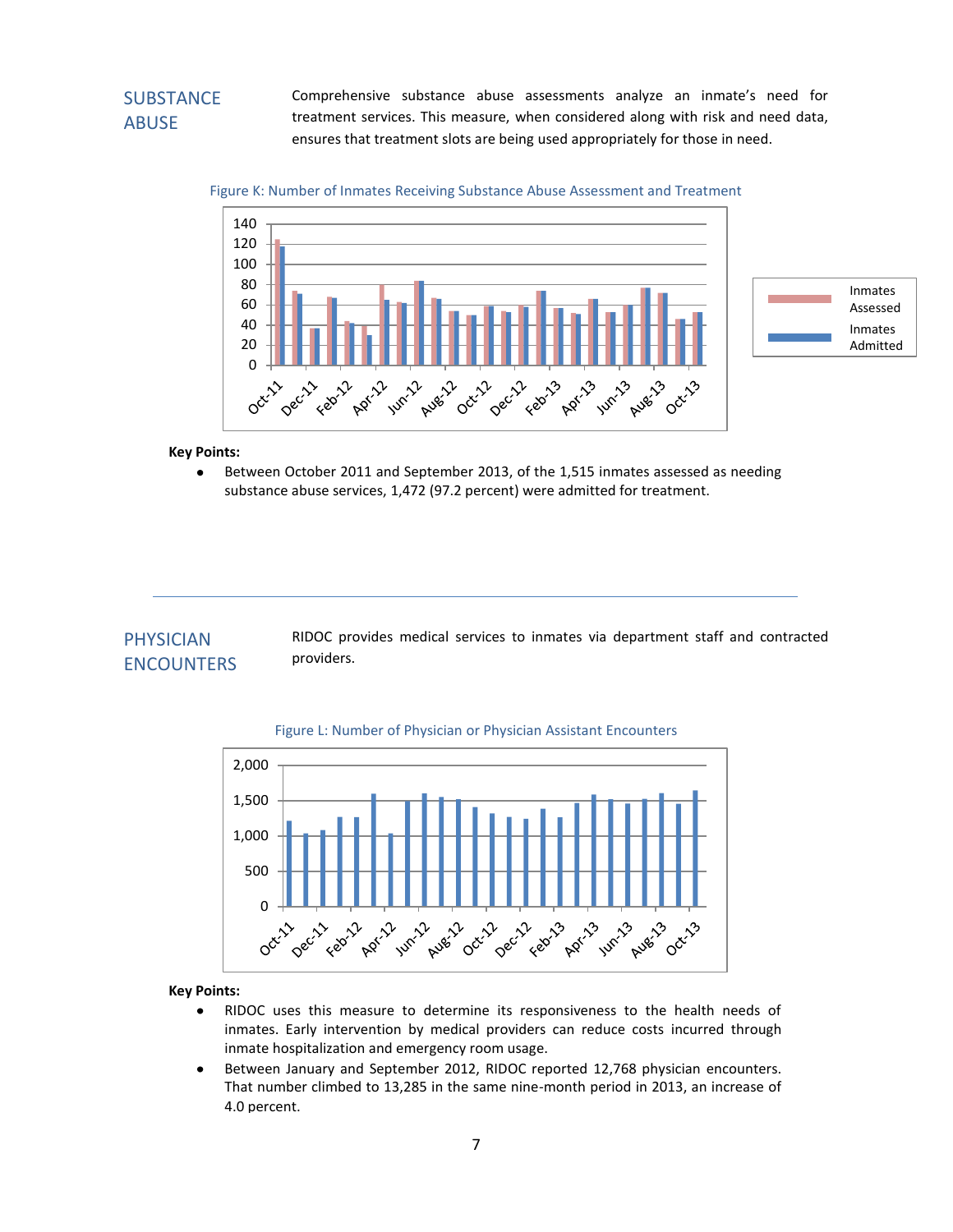# **HOSPITAL** ADMISSIONS

Hospital level care is a significant cost to RIDOC as it involves supervision and medical treatment costs. The department aims to reduce inmate hospitalization through early intervention when appropriate.



**Key Points:**

- RIDOC tracks this measure and analyzes patient data to determine the reason for any  $\bullet$ increases – whether from greater hospitalization by multiple inmates or intensive use by a few inmates.
- RIDOC reported 103 hospital admissions between January and September 2012. From  $\bullet$ January to September 2013, the number increased 28.2 percent to 132 admissions.

### **HOSPITAL DAYS**

Variations in the number of hospital-level care days are partially indicative of the health of the inmate population. RIDOC aims to reduce inmate hospitalization through early intervention when appropriate.



#### Figure N: Number of Hospital Days

- RIDOC tracks this measure and analyzes patient data to determine the reason for any  $\bullet$ increases – whether from greater hospitalization by multiple inmates or intensive use by a few inmates.
- Inmates were hospitalized a total of 680 days between January and September 2012,  $\bullet$ and 1,111 days in the same nine-month period of 2013. RIDOC attributes the increase to intensive needs of a small number of individuals.